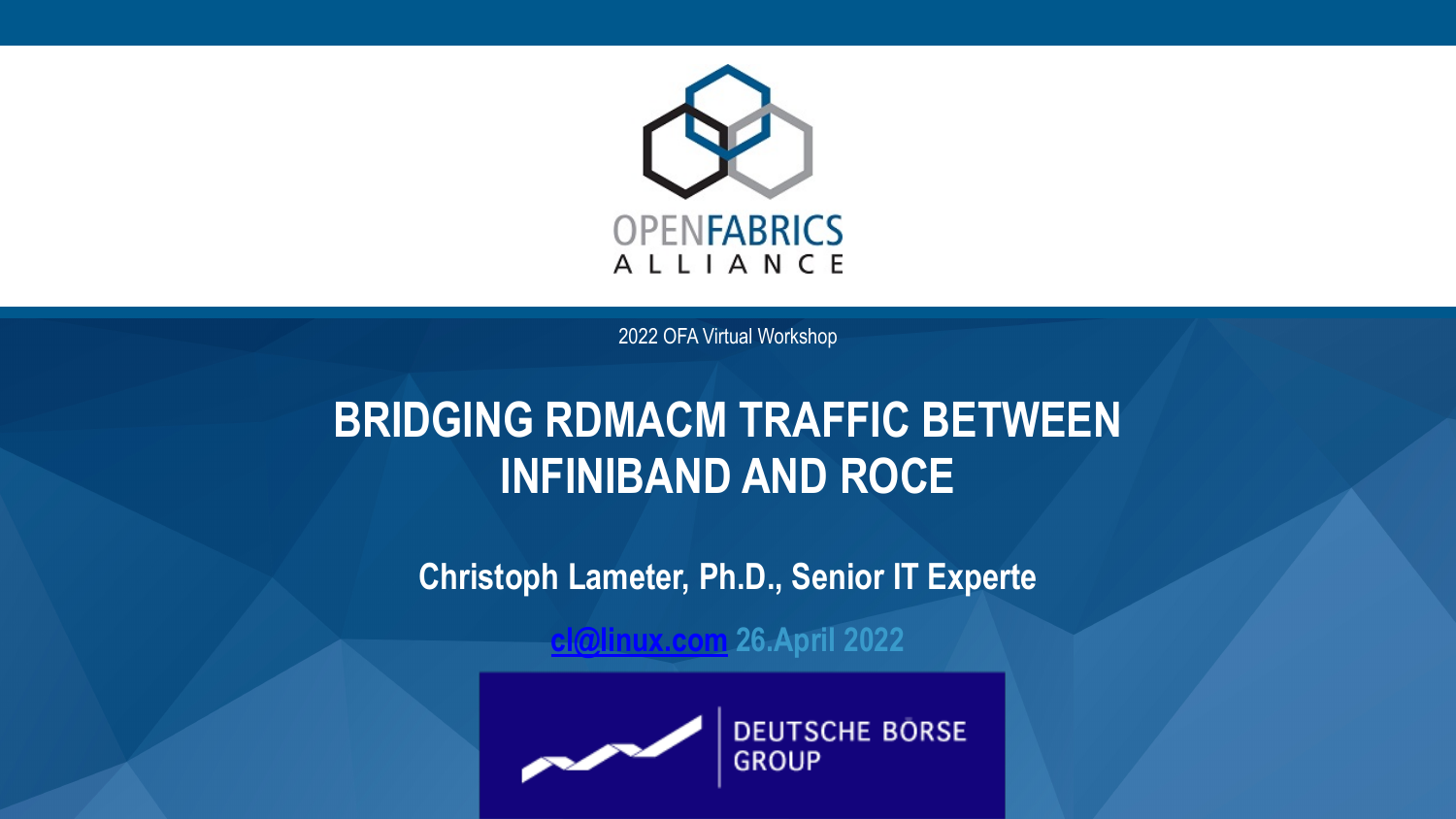

### **MIGRATION FROM INFINIBAND TO ETHERNET**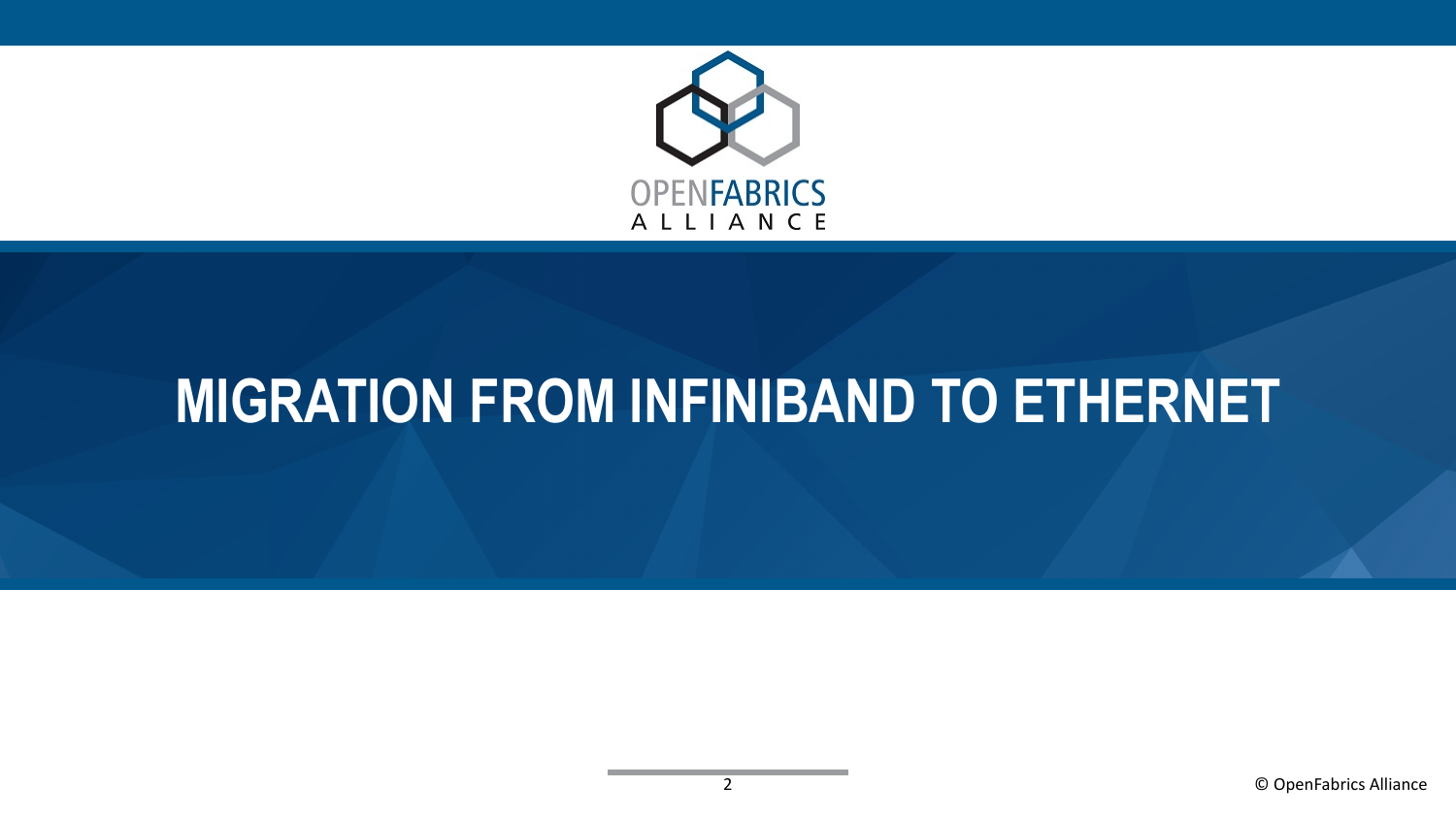

### **FROM INFINIBAND TO ETHERNET RDMA**

**Migrating a large Infiniband installation without impacting operations**

- **Infiniband fabric with ~300 nodes with redundant links**
- **We intend to perform a gradual migration via a special gateway software**
	- **Unicast (low volume)**
	- **Multicast (high volume)**
- **Confinity LLM Middleware**
- **Method of migration**
	- **Establish redundant gateways**
	- **Move a single host or multiple to the "other" side.**
	- **Similar basic Architecture after migration is complete**

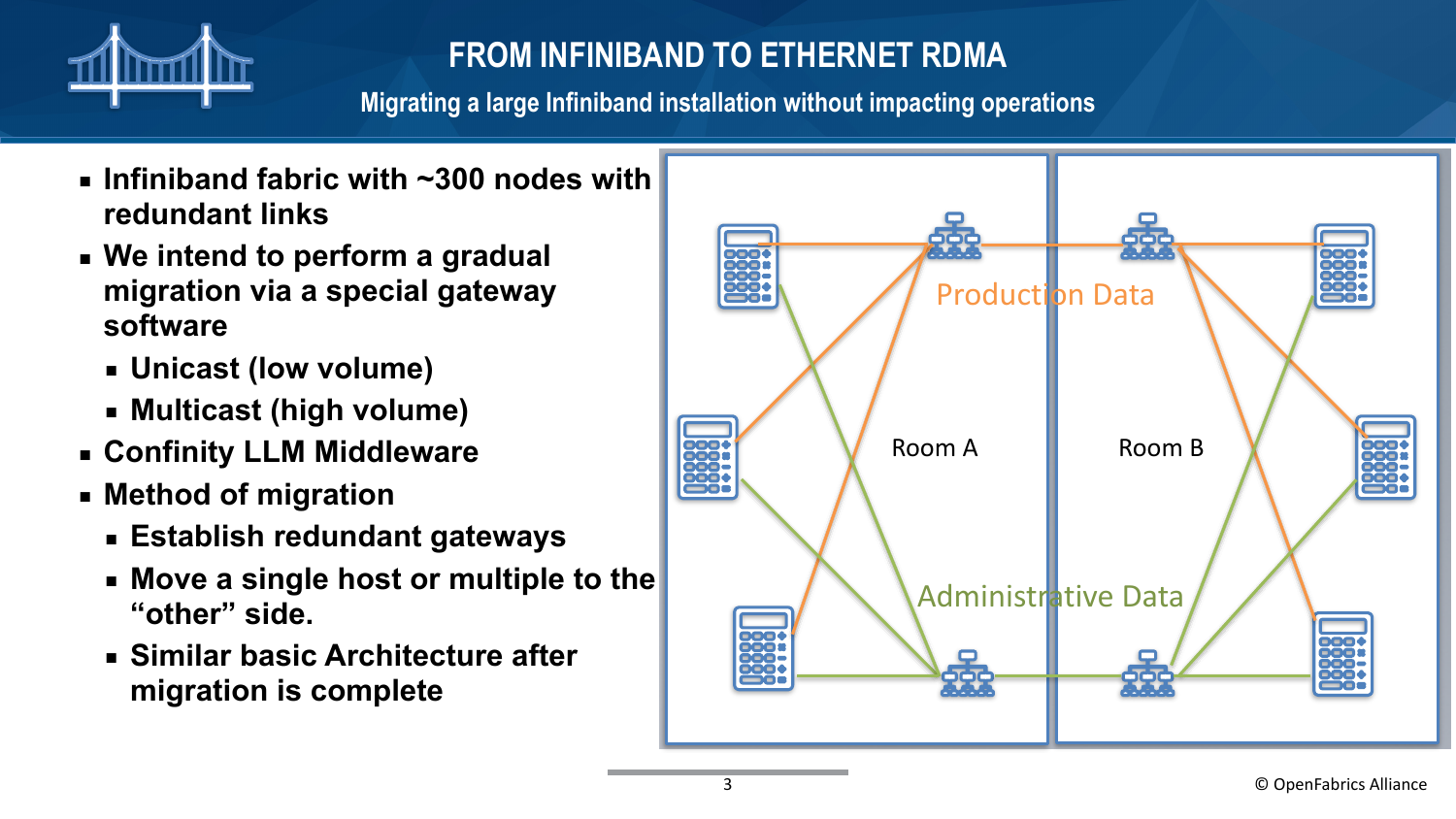### **SINGLE SERVER CONFIGURATION**

- **Typical Network Links**
	- **RDMA Production Data (QDR INFINIBAND -> 25G ROCE)**
	- **RDMA Administrative Data (QDR INFINIBAND -> 25G ROCE)**
	- **Access LAN (2x10G Ethernet)**
	- **Market Data (10G Ethernet)**
	- **Order Data (10G Ethernet)**
- **Migration is needed primarily because of the age of the QDR fabric.**
- **"Aging" issues are mostly due to the limits of vendor support. The fabric speed is sufficient and always has been.**
- **Choice is 25G ROCE due to similarity to 10G. Both are using SFPs and allow easier handling.**
- **SFP Cabling is widely used.**
- **QSFP has thick cables and is more specialized.**
- **Volume for traffic is limited. Conversion is realistic.**
- **Links can be a multiple of 25G if necessary. If volumes are high a server can utilise 50G or 100G links.**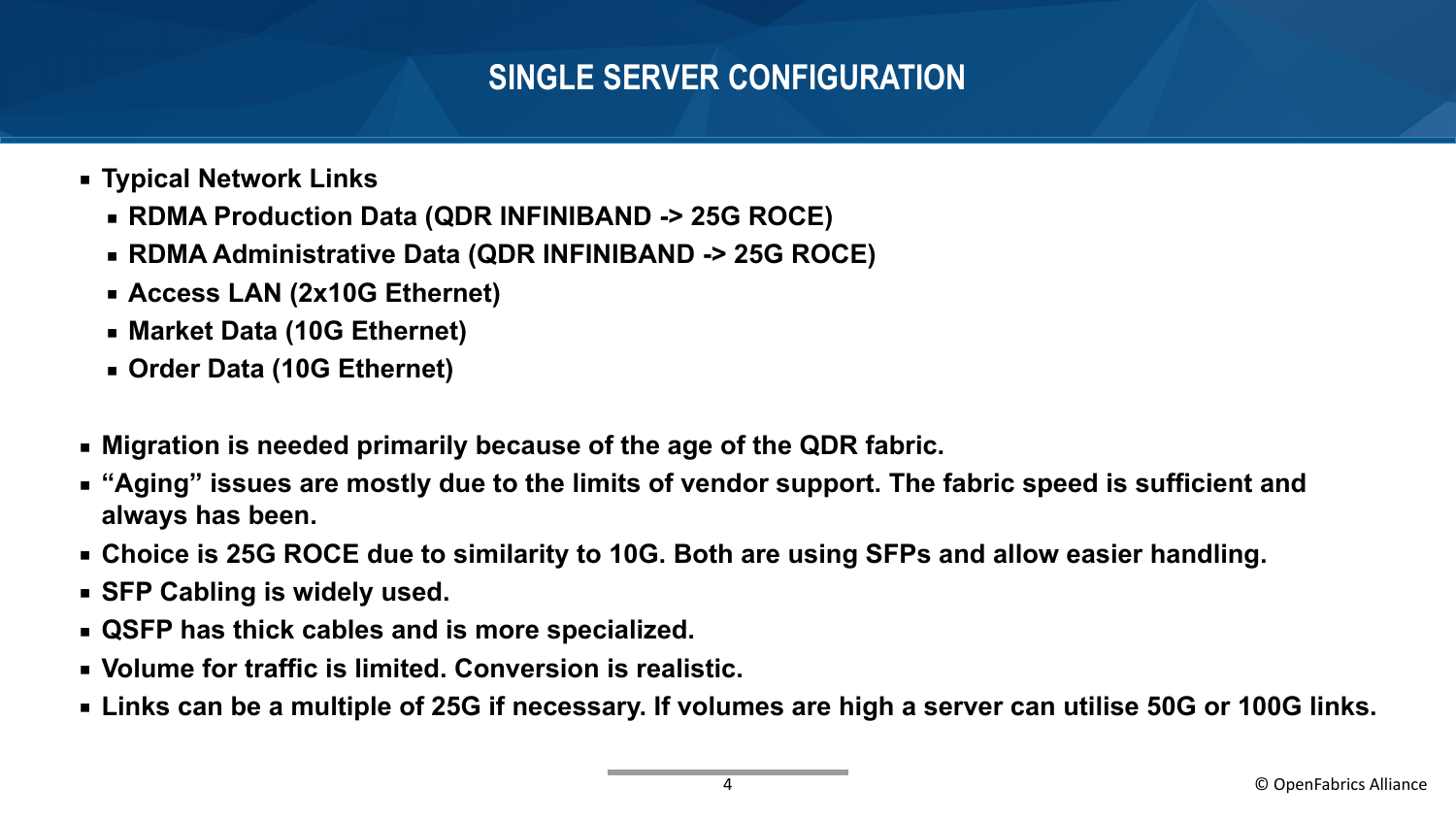

### **INTERMEDIATE BRIDGED CONFIGURATION**

**Temporary concurrent operation of ROCE and Infiniband**

- **Temporary Bridges are added with 100G upstream links to each of the two fabrics**
- Bridges have a 100G Ethernet switch on the **ROCE side (not shown for brevity) that on the ROCE side link to nodes with 25G links.**
- **Initially 2 Ethernet switches and 2 Bridges are needed to provide the ability to connect systems to either Fabric in one room.**
- **Ultimately all 4 Infiniband switches will get paired with 100G Switches to allow alternate fabric use in both rooms.**
- **Traffic can then flow on either ROCE or INFINIBAND between arbitrary nodes.**
- **Infiniband Switches can later be decommissed if a room has no need for Infiniband links anymore.**

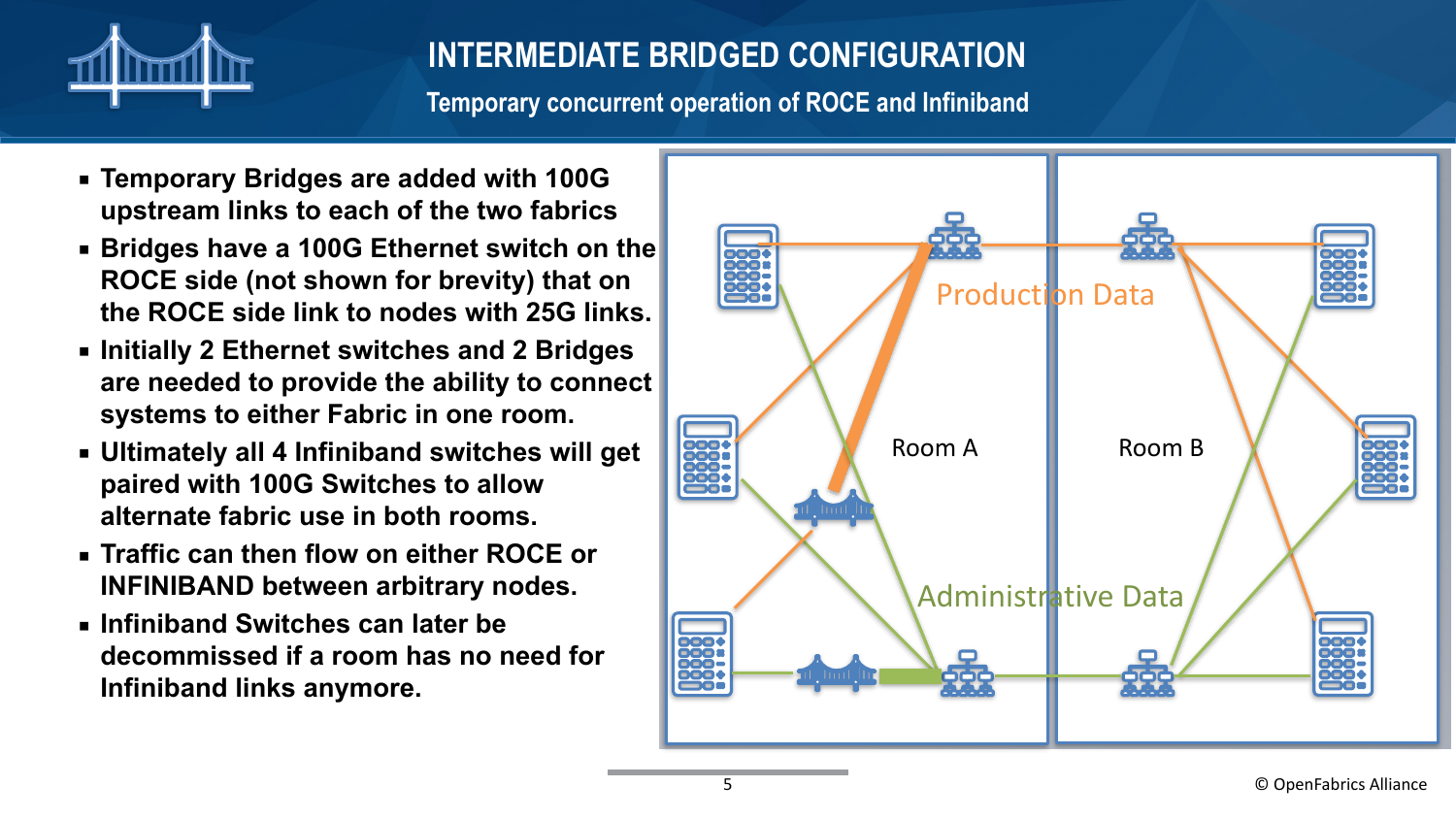

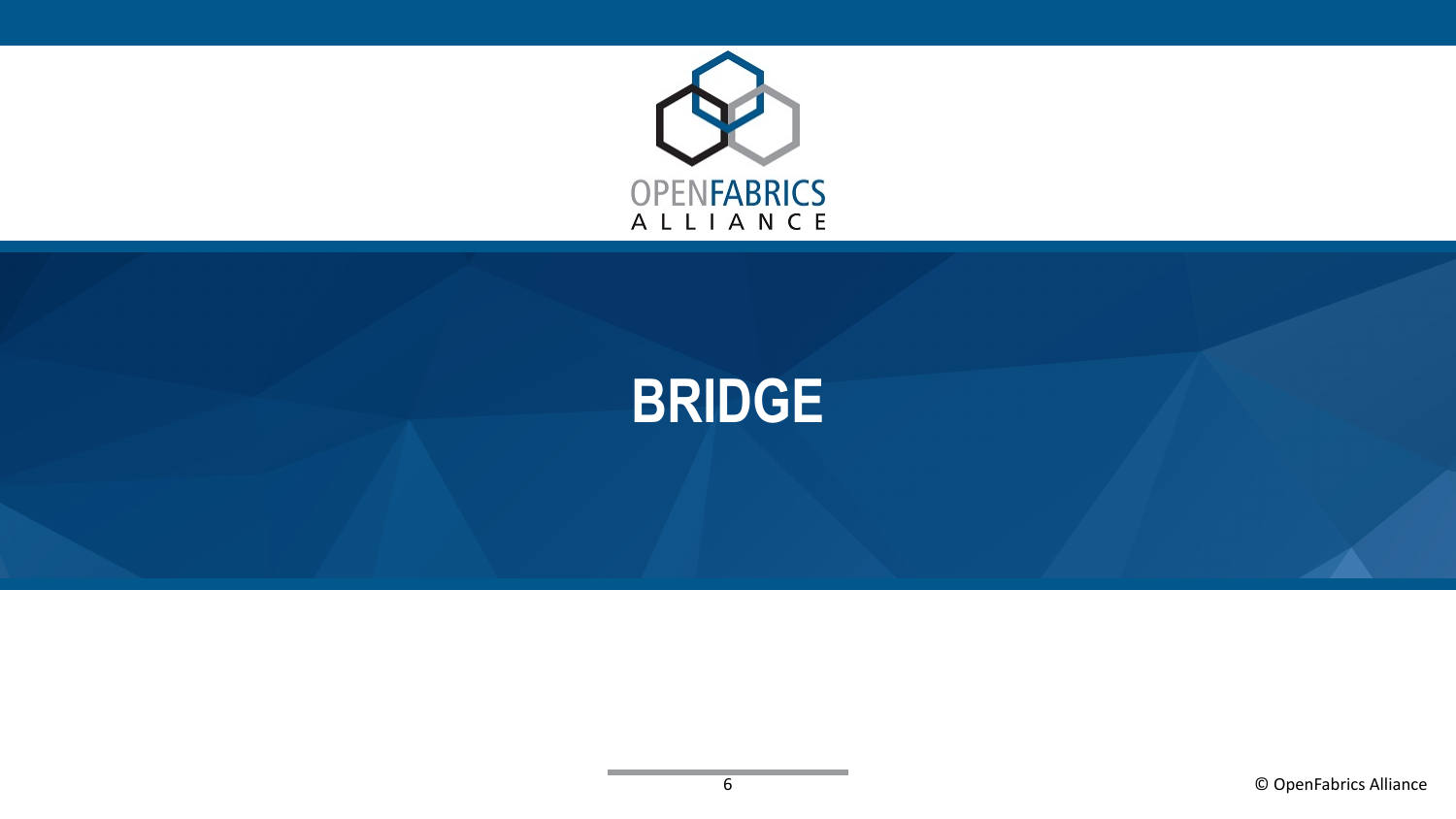

### **BRIDGE HARDWARE**

**Connectivity and Switches**

- **Bridge**
	- **A regular 1U server**
	- **ConnectX6 Dual NIC**
		- **1x 100G/200G link to Ethernet Switch**
		- **1x EDR/HDR link to Infiniband Switch**
- **Ethernet Switch**
	- **25G Links for typical servers**
	- **Higher speeds for special needs**
- **Infiniband Switch**
	- **QDR links to typical servers**
	- **EDR / QDR to legacy switches**

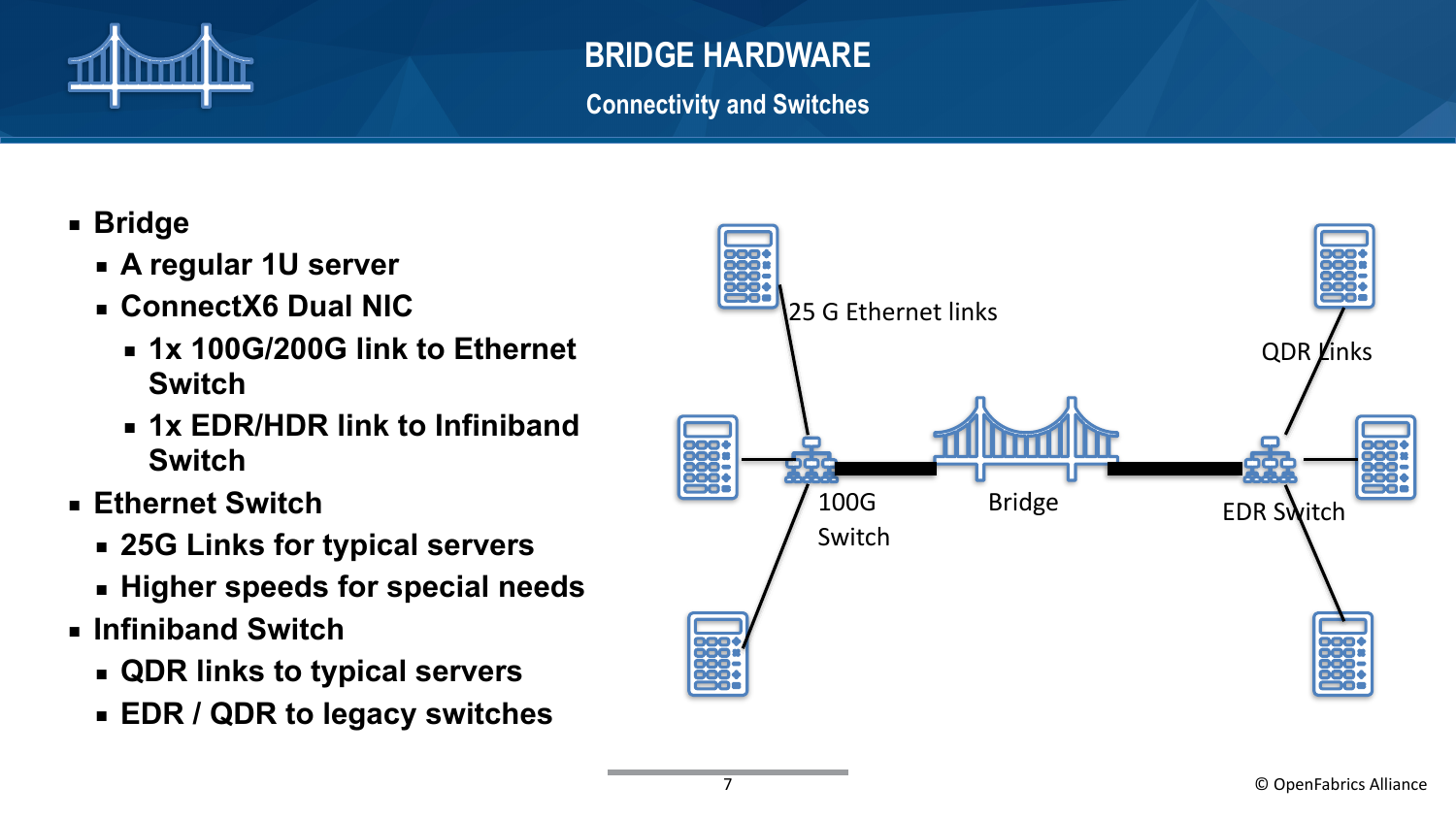### **BRIDGE SOFTWARE**

**Sample subtitle here**

- **Unmodified Redhat 8 Enterprise Linux**
	- **Inbox drivers**
- **Uses ib2roce bridging software developed as a open source project on Github and intended to be part of the rdma-core subsystem.**
- **EXA)** Ib2roce supports RDMACM based bridging
	- **Multicast**
	- **Unicast**
	- **Multiple ib2roce instances can coordinate and provide redundant connectivity [incomplete].**
	- **Diagnostics for unicast and multicast connections**
	- **Control over failover [not implemented yet]**
	- **Control over multicast message rates**

IB2ROCE operates through 3 Queue Pairs open on both Fabrics:

- Multicast QP: Used to receive and send multicast **Traffic**
- Unicast QP: Used to multiplex unicast traffic of RDMACM connections
- Control QP: Used to process unicast connection requests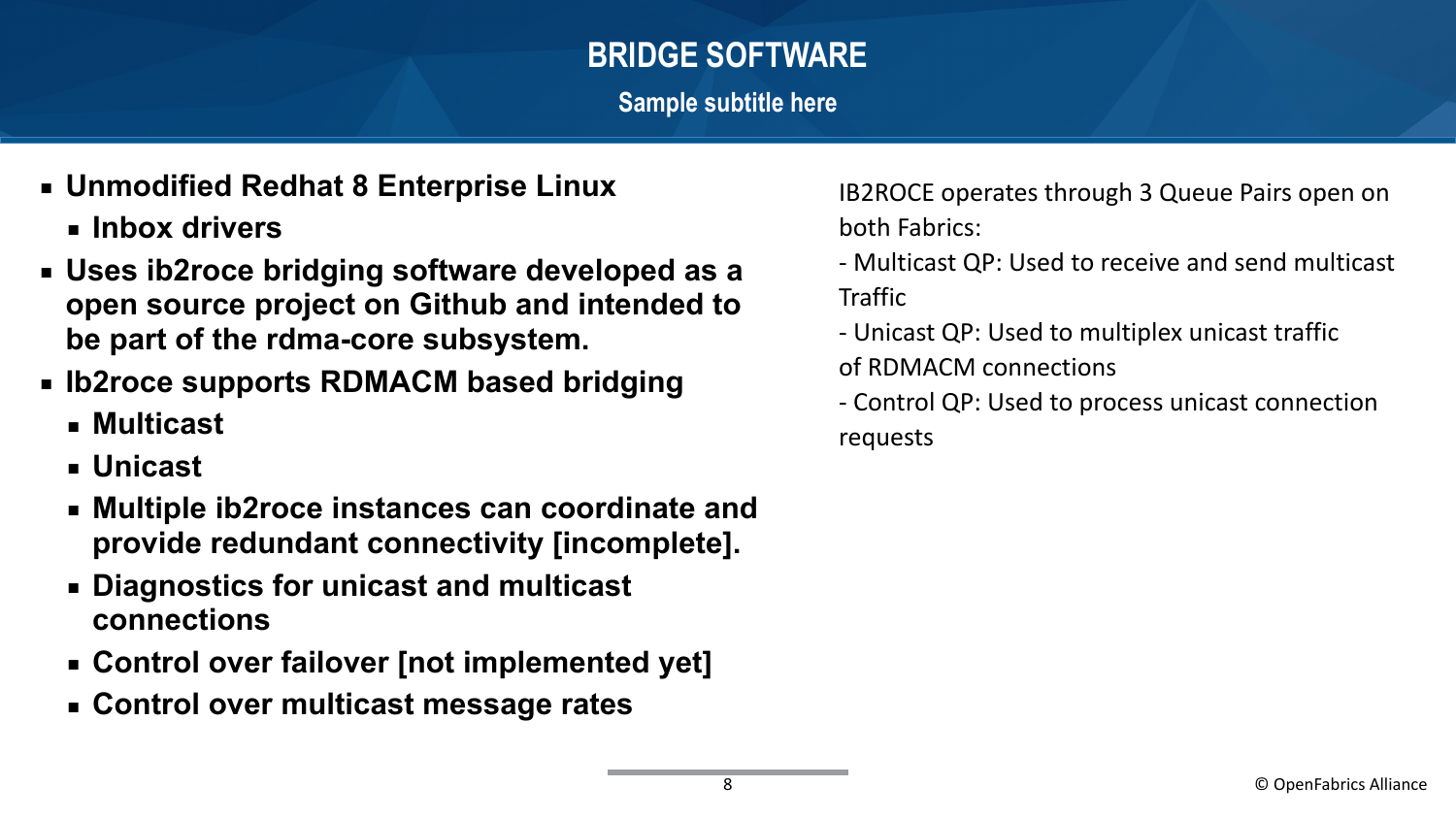

# **MULTICAST TRAFFIC**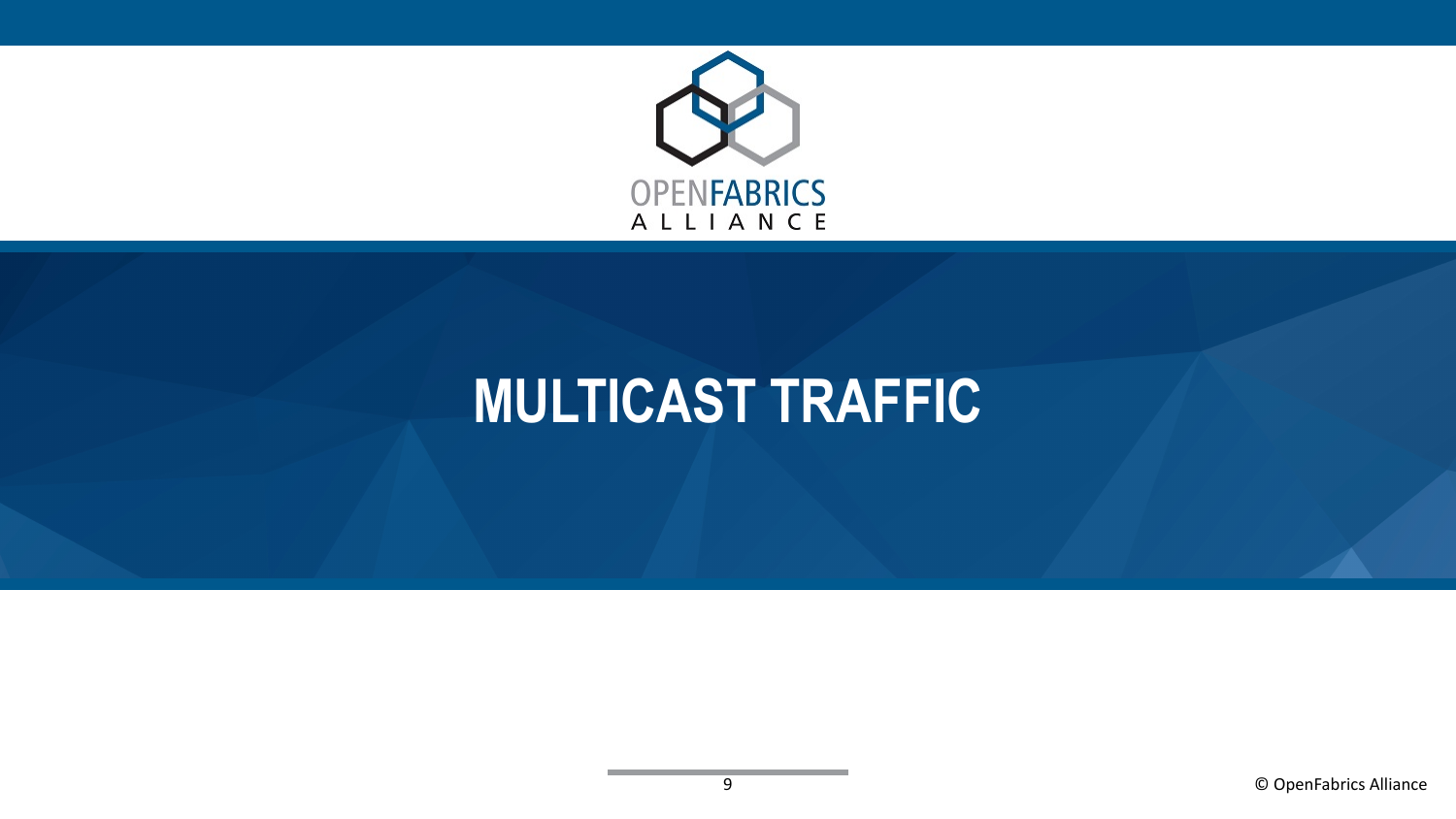#### **MULTICAST VIA THE GATEWAY**

**Almost all application traffic**

**Multicast on ROCE is different than on Infiniband. Infiniband can slow down senders through back pressure. Therefore multicast packets will not be dropped on Infiniband.**

**However, flow control on ROCE was only implemented for unicast connections. It is therefore more likely that multicast packets will get dropped and it is not possible to saturate the full bandwidth of the links with multicast traffic like under Infiniband.**

**Therefore, the rates of traffic to the endpoints have to be controlled in such a manner that the application can safely process the data.**

**Another issue is that the links to the hosts have a lower bandwidth than the links from the bridge to the switches. The bridge can only send a fraction of its own bandwidth to a particular endpoint or multicast group otherwise the switch will have to drop multicast packets. Therefore ib2roce must include control mechanisms to limit the traffic rate to the nodes in the fabric and needs to use its memory to buffer messages if those traffic rates are exceeded.**

- **Trivial approach: Subscribe to multicast groups on both sides and copy message contents unchanged.**
- **RDMA stack does the header conversion between Infiniband and ROCE.**
- **A single thread can bridge 100G Multicast traffic.**
	- **Typically packet size is around 4k**
	- **IB2ROCE can bridge 1.4 Mio pps on a single thread with NOHZ\_FULL from user space**
- **One problem is that hosts can be overrun because the bridge can send too fast for the receivers**
	- **Middleware can only handle 100k .. ~400K pps depending on application load.**
	- Options to enable throttling via "rate" specification in the RDMA **global routes.**
	- Software implementation of a rate limiter. Allows the burst of N **packets and then slows down.**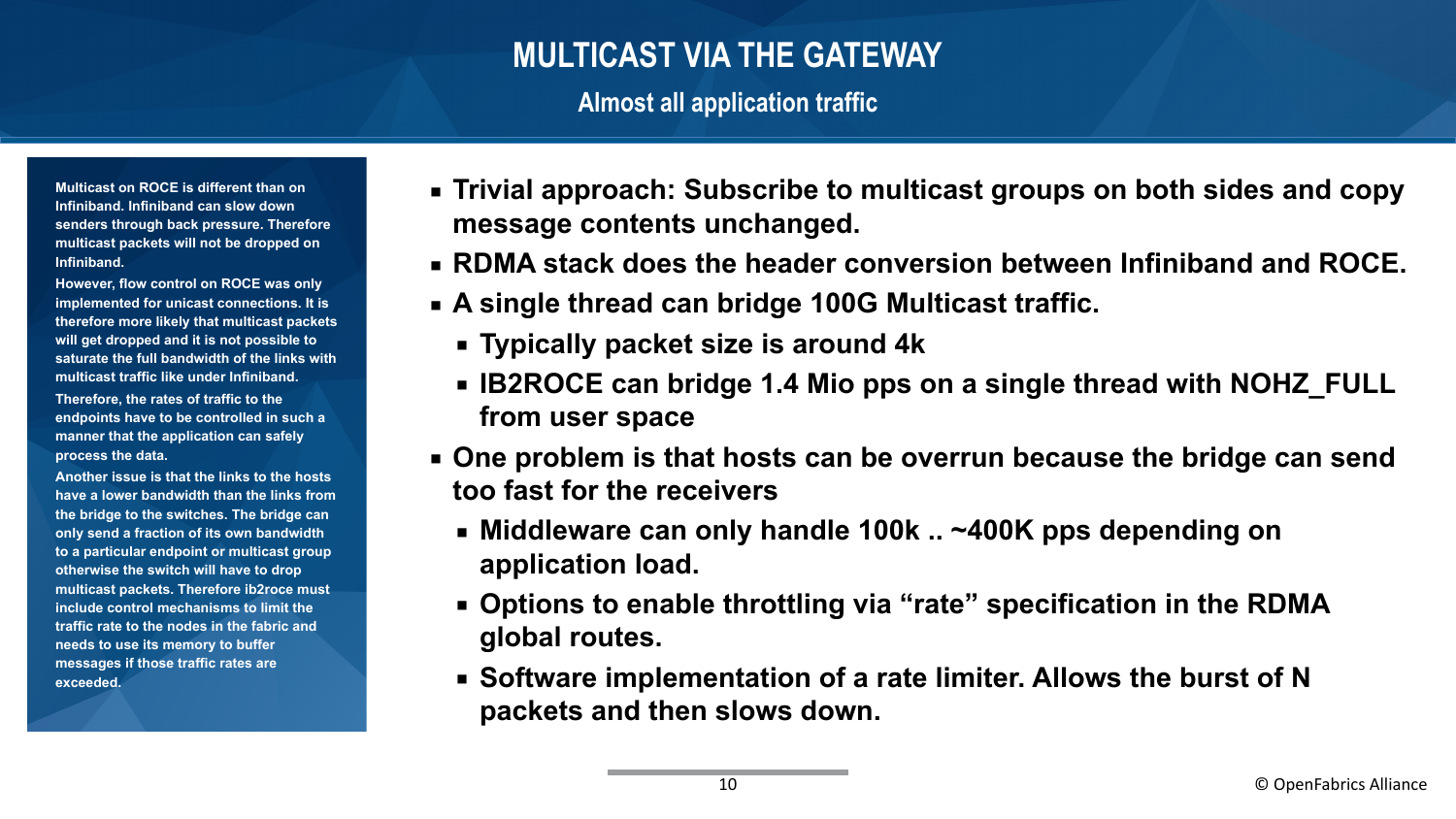

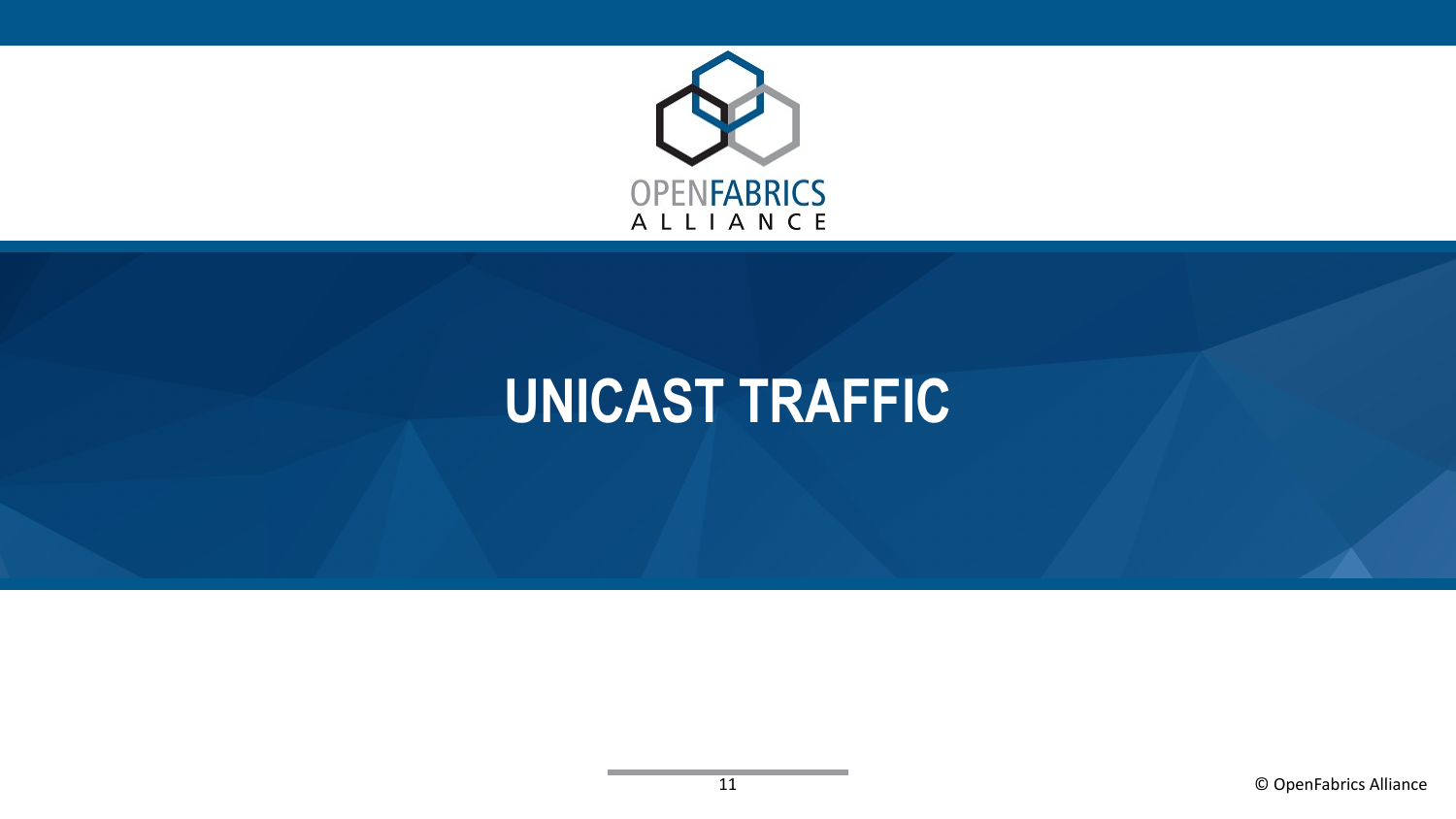#### **UNICAST BRIDGING**

#### **Forwarding RDMACM unicast streams between Infiniband and ROCE**

**In order to use the native RDMA unicast forwarding mechanism the RDMA subsystem in the kernel needs to be patched. This involved 3 different changes:**

- **a) Implement the ability to redirect MAD requests to gateways to a different QP**
- **b) Implement that the response to SIDR REQ (the SIDR REP) goes back to the originating QP# that issued the SIDR REQ)**
- **c) The private data for SIDR REQ/ REP must contain the originating Source QP# in addition to the existing information about the target IP addresses for the RDMA CM endpoint**
- **Example 2 Trivial approach: CLLM was modified to use the socket API for unicast. In low volume situations the kernel can route the traffic. However, the traffic rate supported by the kernel is limited to at around 100kpps and the latency is increased more than ten times.**
- **Example 3 A more sophisticated approach: The gateway performs MAD processing of SIDR REQuests and SIDR REPlys that are used to resolve the port numbers to QP numbers and then establishes a forwarding between RDMACM QPs on both fabrics.**
- **EXTERNA allow the redirection of SIDR requests via the kernel routing tables to a gateway (undocumented but it strangely works because ARP is used for IPv4 resolution). The MAD packets will flow through the gateway and can be modified on the fly.**
- **Example 2 The RDMA subsystem receives MAD traffic on QP1. So a kernel patch allows the redirection of SIDR requests to an alternate QP# where the gateway can receive SIDR requests, modify them and forward them onto the other fabric.**
- **Example 2 The gateway opens a unicast QP on both Ethernet and IB and uses tables to forward packets between both fabrics. Port resolution was done by the SIDR requests. Unicast forwarding is occurring between QP# on either side of the gateway. The RDMA stack is used for the header conversion by receiving and resending the payload.**
- **The unicast performance is similar to the multicast case and allows more than 1 mio pps. However, the payload is usually smaller so it is not possible to saturate the links with unicast traffic.**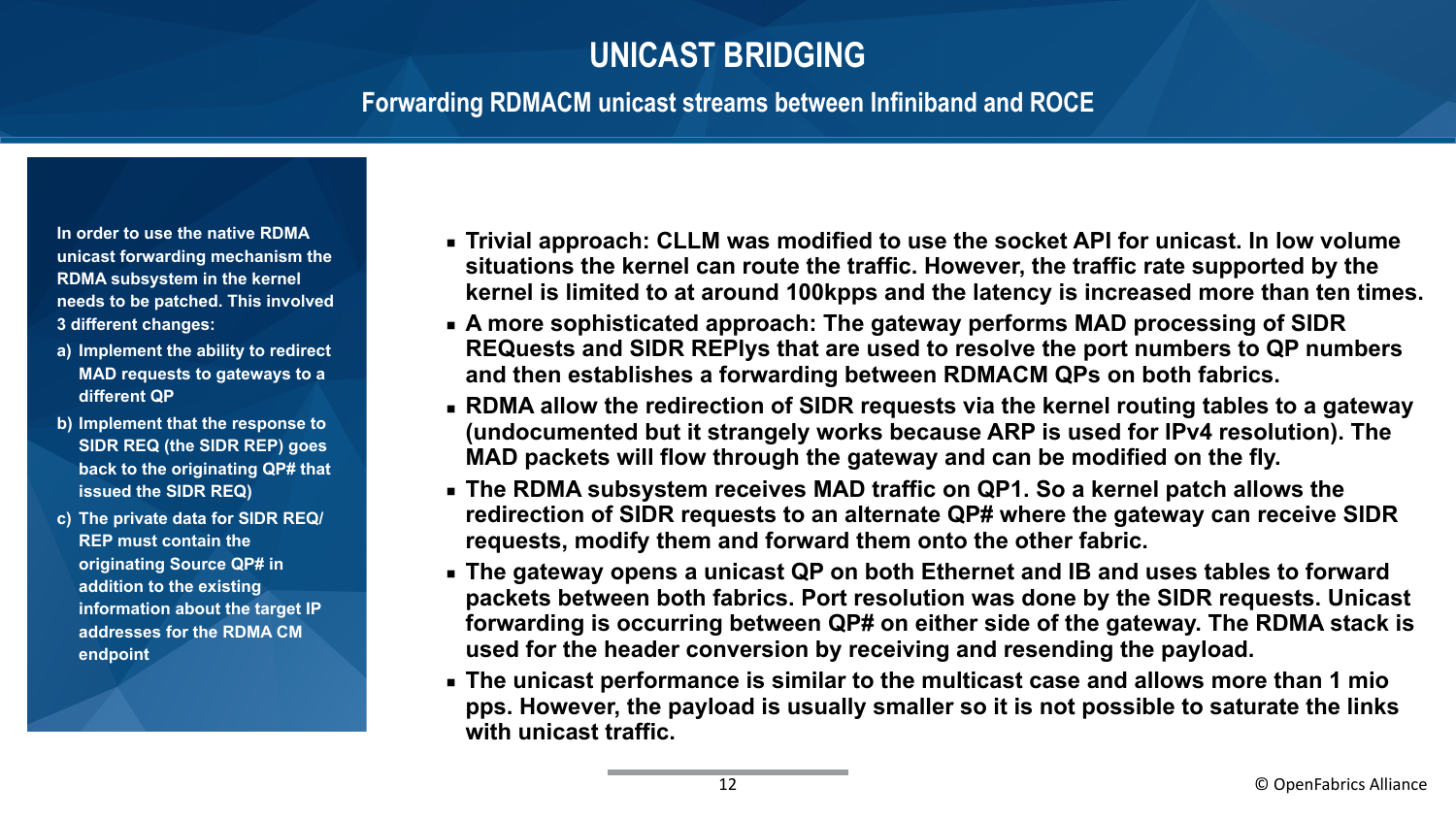

### **GITHUB IB2ROCE PROJECT**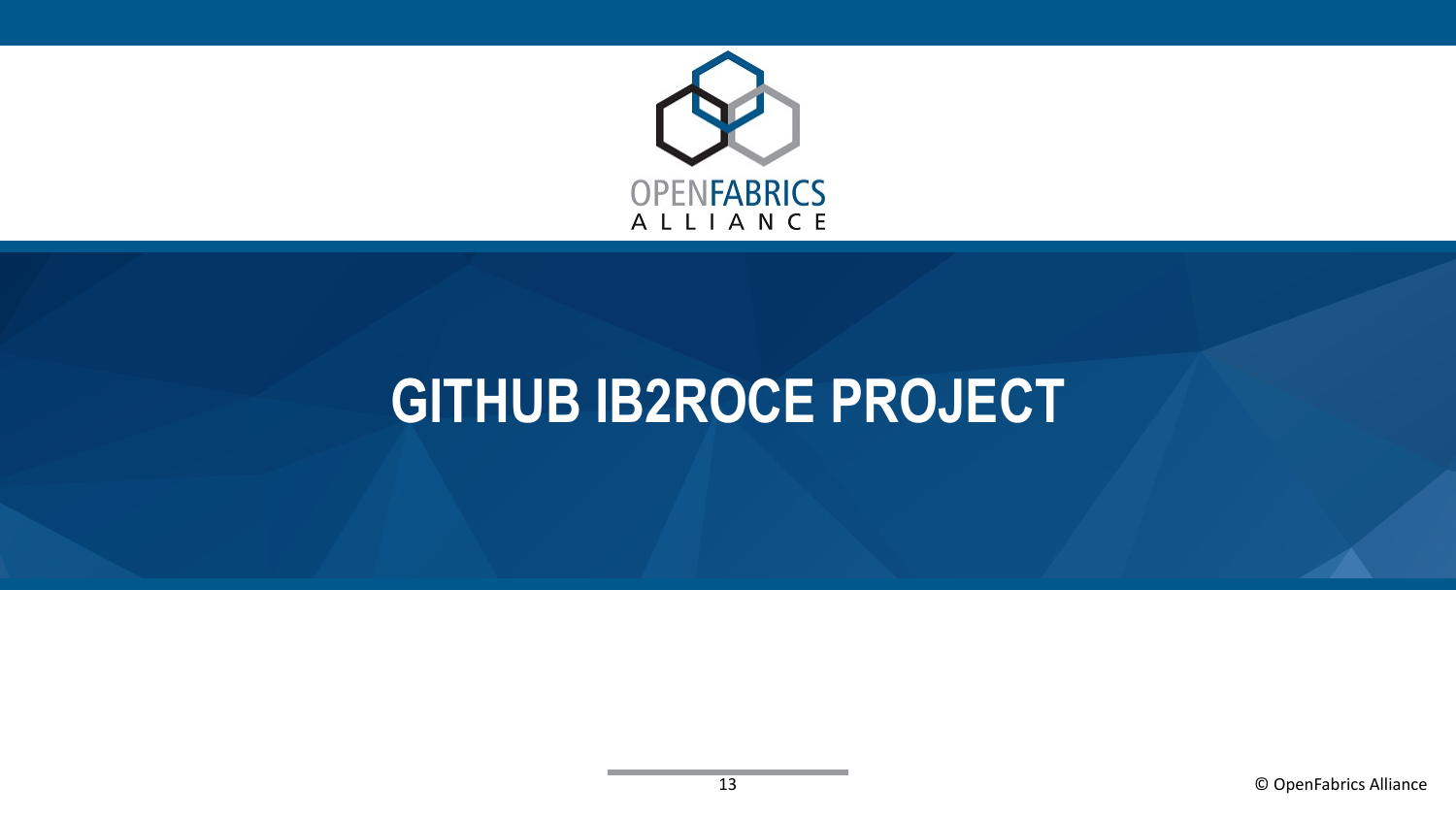#### **IB2ROCE OPENSOURCE PROJECT**

**The gateway between ROCE and Infiniband**



- Rdma-core extension <https://github.com/clameter/rdma-core>
- Kernel patches<https://github.com/clameter/linux>
- Implemented in a new directory in the rdma-core package
- The source code produces working binaries but is in need of additional work
	- Proper Documentation
	- The handling of the QP redirection for unicast forwarding is a bit awkward since the QP# that has to be set is only known after ib2roce has started.
	- The kernel patches may need some better ideas to properly integrate with the RDMA subsystem.
	- There is additional code in the source that may not be needed anymore
		- RAW packet sockets to avoid the kernel patches
		- Some RDMACM handling from earlier revs.